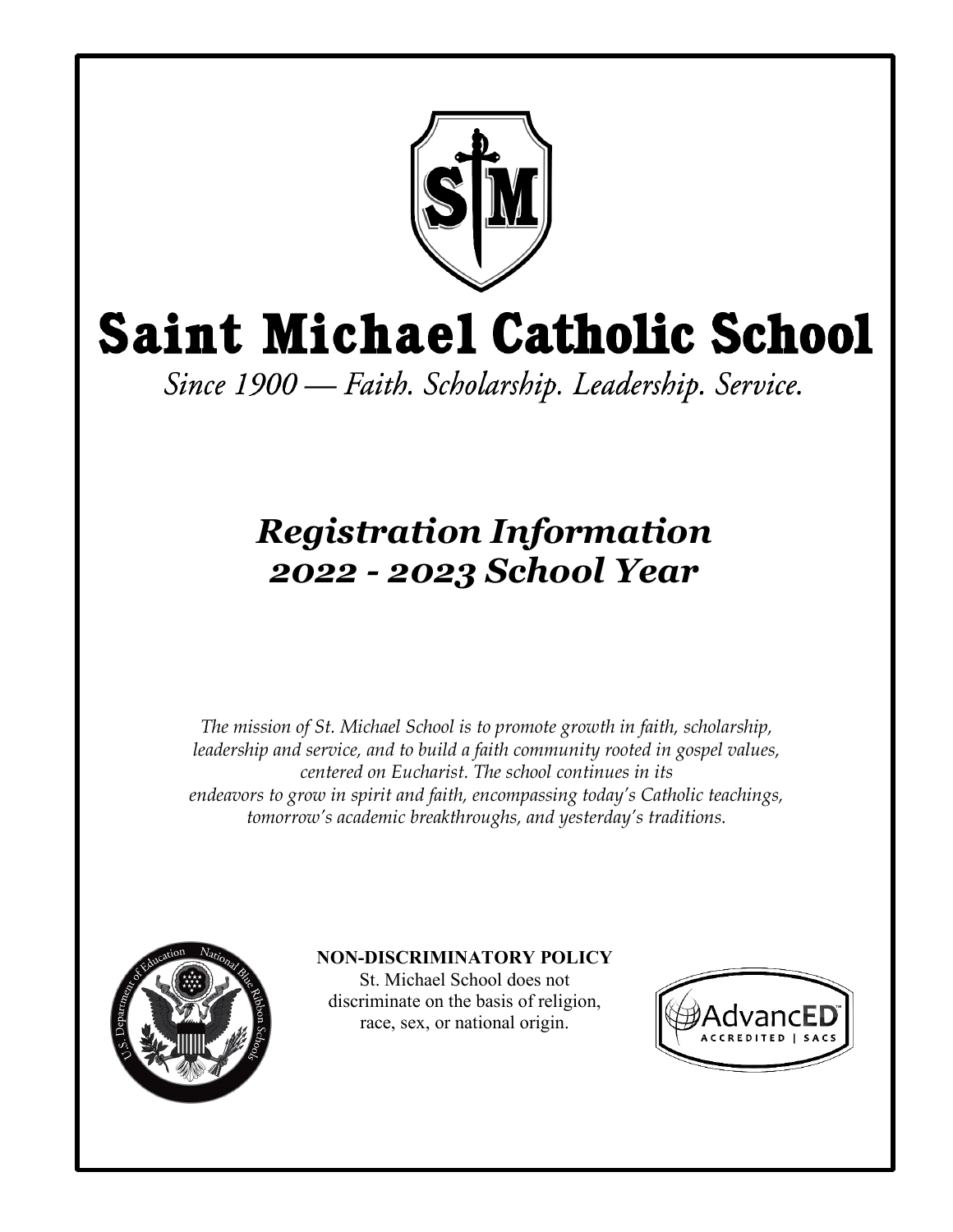*To: St. Michael School Parents From: St. Michael Advisory Board* **Re: Registration Information for the 2022-2023 School Year**

**Registration information for both returning students and first time students entering St. Michael School is included in this flyer. Please do not hesitate to contact Mrs. Terri Hebert, Principal, or Mrs. Holly Broussard, Development Director, if you have any questions or need clarification.**

#### **Registration**

- In-house registration is scheduled for **Tuesday, February 1, 2022 through Friday, February 4, 2022 for presently enrolled families.** (Pre-kindergarten through seventh grade).
- New incoming families for **Pre-kindergarten, Kindergarten and Grades 1-7** will register on **Thursday, February 10, 2022** between 7:30 am and 1:00 pm. Numbers are assigned on a first-come, first-serve basis. Registration will be submitted through FACTS. Please check Admissions information.
- **The non-refundable registration fee is \$175 per student**.
- Registration fees not paid in full by February 4, 2022 (currently enrolled families) and February 10, 2022 (new pre-kindergarten and kindergarten students) will be \$225. Registration fees for new students entering Grades 1-7 are not due until acceptance into the class but are \$225 if not **registered** by February 10, 2022.
- *Registration is not complete and your child's name will not be placed on a class list until the registration fee has been paid in full. Early payment becomes important in the event a class would close or it becomes necessary to reduce to one class section in a grade level. After February 6, 2022, any presently enrolled student whose registration fee is not paid in full, will lose their priority and will be placed on a class list on a first come, first paid in full basis.*
- In order to register for the new school year, your 2021-2022 tuition must be current through December 31, 2021. Any student whose tuition is not current through December may register, but their name **will not** be added to the class list until tuition is current through December. In the case where a class may reduce to one section, or a grade level closes, a student not meeting this policy could lose their place.
- All new pre-kindergarten and kindergarten students must pay the registration fee in full and present their birth certificate, baptismal certificate (if applicable), social security number, and a copy of an updated immunization card (copy to be retained in school office) before registration is official and a priority number and letter are assigned.
- The registration application must be signed and submitted with the registration fee paid in full before a student will be placed on a class roll.

#### *Tuition Assistance*

Tuition Assistance is available for Catholic families. Parents can apply for tuition assistance after their child has attended for a year. Applications for assistance can be submitted through FACTS with the necessary documents by May 1, 2022 to be considered for assistance for the 2022-2023 school year. Tuition assistance is granted for one school year only. Families must re-submit a request for assistance from the committee by May 1 each year if they are requesting assistance for the next school year.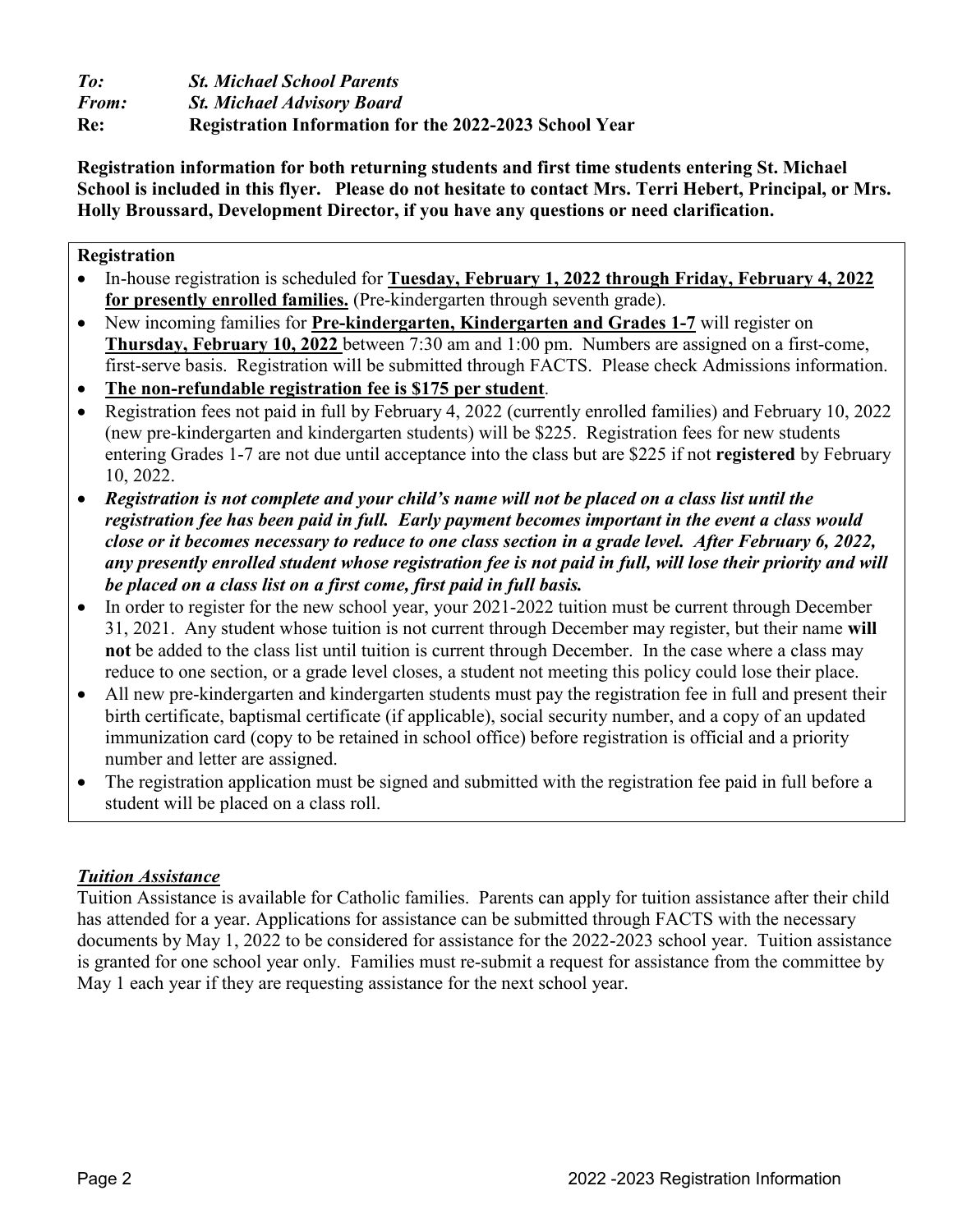#### **Registration Information for New Registrants for the 2022-2023 School Year**

#### **Pre-Kindergarten and Kindergarten**

Students registering for enrollment in the pre-kindergarten and kindergarten classes will be notified by mail when they have been accepted. First preference is given to students presently enrolled who may need to repeat pre-kindergarten or kindergarten. If your child is not accepted in the class, your registration fee will be returned. Students registering on **Thursday, Februray 10, 2022**, will be charged a registration fee of \$175. **Students registering after February 10, 2022, will be charged a fee of \$225.** Students entering St. Michael School for Kindergarten, who did not attend St. Michael Pre-Kindergarten, will be required to take an entrance test.

**\*PreK3 students must be 3 years old by the end of September for the upcoming school year.**

**\*PreK4 students must be 4 years old by the end of September for the upcoming school year.** 

#### **Grades 1-7**

New Families entering grades 1-7 will register on **Thursday, February 10, 2022**. No fee is paid at this time. The Principal and Development Director will meet with each student and family and request academic and behavior records from the previous school. The Development Director will notify parents when a student is accepted. Payment of the registration fee is due upon notification. A student is not placed on the grade roster until the registration fee has been paid in full and all transferring records are complete. Please fill out the form available through FACTS required to give St. Michael School permission to obtain records from student's current school. A student who registers on February 10, 2022 will pay a registration fee of \$175. **Anyone requesting entry after the close of Registration, February 10, 2022, will pay a registration fee of \$225**.

\***No new 8th grade students will be accepted. Any new student entering 7th grade must enroll before the end of the 3rd quarter of the current school year.**

#### **Students Entering From Another Catholic, Public,or Private School (Grades 1-7)**

The school where the student is presently enrolled will be contacted for an academic and behavior report as well as standardized test results. A placement test for entry into St. Michael School will be administered at St. Michael School on a specified date. Please notify the school your child presently attends to give permission for St. Michael School to receive this information. (Form available through FACTS)

**Home Schooled Students Requesting Entry:** Students requesting entry from home school must be tested at St. Michael School on a specified date. The student must test with St. Michael School or they will not be considered for entry. The results will be used in determining grade placement. If necessary, St. Michael School may require an additional in-house placement test. Academic test results are essential to determine entry and placement. Upon notification of acceptance, the \$175 registration fee is due if the student registered on February 10, 2022. Registrants after February 10, 2022 will pay a fee of \$225.

#### *New families entering St. Michael School please note:*

**Parents must discuss any health conditions, including management needs, with the administration prior to registration. Failure to comply may result in your child not being accepted.**

#### *NON-DISCRIMINATORY POLICY*

**St. Michael School does not discriminate on the basis of religion, race, sex, or national origin.**